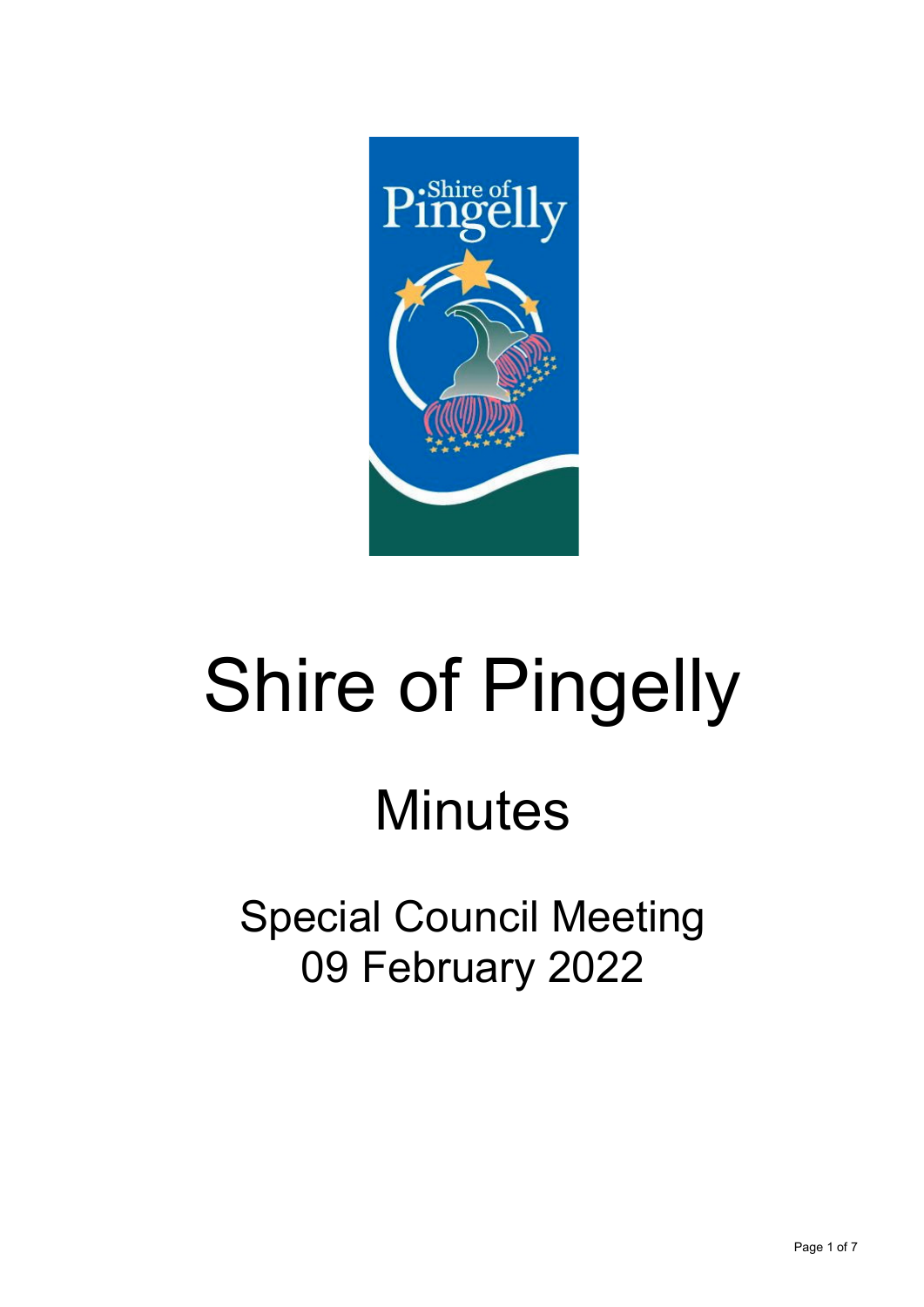#### **TABLE OF CONTENTS**

| 1 <sub>1</sub> |                                                           |  |
|----------------|-----------------------------------------------------------|--|
| 2.             |                                                           |  |
| 3.             |                                                           |  |
| 4.             | RECORD OF ATTENDANCE/APOLOGIES/APPROVED LEAVE OF ABSENCE3 |  |
| 5.             |                                                           |  |
| 6.             |                                                           |  |
| 7 <sub>1</sub> |                                                           |  |
| 7.1            |                                                           |  |
| 8.             |                                                           |  |
| 8.1            |                                                           |  |
| 9              |                                                           |  |
| 9.1            |                                                           |  |
| 10.            |                                                           |  |
| 11.            |                                                           |  |
| 12.            |                                                           |  |
|                |                                                           |  |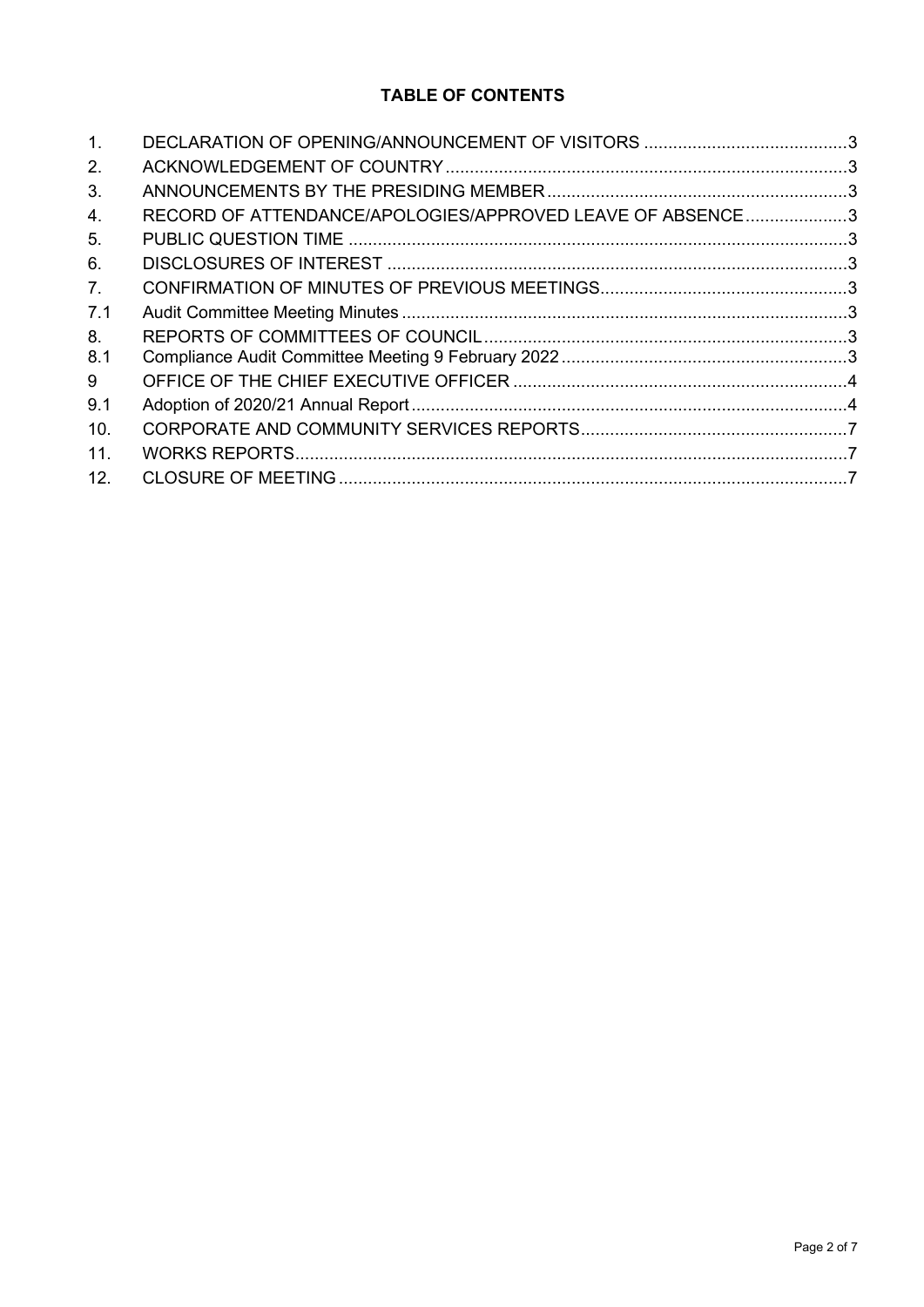Shire of Pingelly – Special Meeting of Council Minutes – 9 February 2022

#### <span id="page-2-0"></span>**1. DECLARATION OF OPENING/ANNOUNCEMENT OF VISITORS**

The Chairman declared the meeting open at 2.21pm.

#### <span id="page-2-1"></span>**2. ACKNOWLEDGEMENT OF COUNTRY**

We acknowledge the Noongar people of this area and recognise their continuing connection to land, waters and community. We pay respect to both the Aboriginal and non-Aboriginal people past, present and emerging.

#### <span id="page-2-2"></span>**3. ANNOUNCEMENTS BY THE PRESIDING MEMBER**

Nil

#### <span id="page-2-3"></span>**4. RECORD OF ATTENDANCE/APOLOGIES/APPROVED LEAVE OF ABSENCE MEMBERS PRESENT**

Cr W Mulroney (President) Cr J McBurney (Deputy President) Cr K Camilleri Cr B Hotham Cr P Narducci Cr K Singh Cr P Wood Cr A Oliveri

### **STAFF IN ATTENDANCE**<br>Mr A Dover

**Chief Executive Officer** Mrs D Sweeney **Executive Manager Corporate Services**<br>Mr M Hudson **Executive Manager Works** Mr M Hudson **Executive Manager Works**<br>
Ms J Hitch **Customer Service Officer Customer Service Officer** 

#### <span id="page-2-4"></span>**5. PUBLIC QUESTION TIME**

No members of the public present.

#### <span id="page-2-5"></span>**6. DISCLOSURES OF INTEREST**

Nil

#### <span id="page-2-6"></span>**7. CONFIRMATION OF MINUTES OF PREVIOUS MEETINGS**

#### <span id="page-2-7"></span>**7.1 Audit Committee Meeting Minutes**

**13098 Moved: Cr Oliveri Seconded: Cr Camilleri** 

#### **Recommendation and Council Decision:**

**That Council receive the Minutes of the Audit Committee Meeting held on 9 February 2022.** 

Carried 8:0

#### <span id="page-2-8"></span>**8. REPORTS OF COMMITTEES OF COUNCIL**

#### <span id="page-2-9"></span>**8.1 Compliance Audit Committee Meeting 9 February 2022**

**13099 Moved: Cr McBurney Seconded: Cr Wood**

**Recommendation and Council Decision: That Council:** 

**1. Adopts the Compliance Audit Return (CAR) for the 2021 calendar year presented as attached;**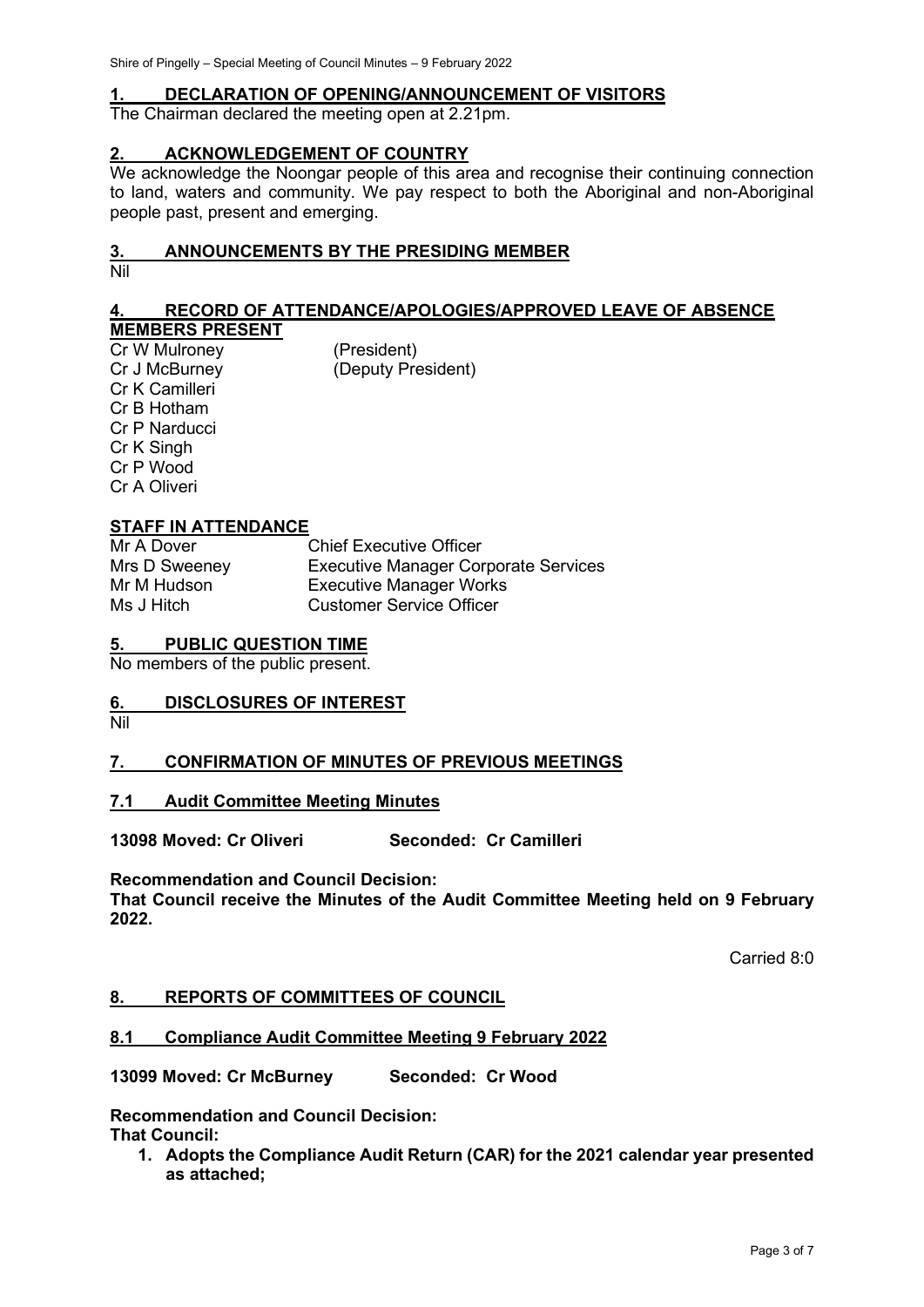- **2. Accepts the 2020/21 Annual Financial Report and associated Audit Report, and notes the actions required by the Chief Executive Officer to address the matter raised; and**
- **3. Receives the report on the significant matters indicating an adverse trend in the Operating Surplus Ratio raised in the 2020/21 Audit Report.**

Carried 8:0

#### <span id="page-3-0"></span>**9 OFFICE OF THE CHIEF EXECUTIVE OFFICER**

#### <span id="page-3-1"></span>**9.1 Adoption of 2020/21 Annual Report**

| <b>File Reference:</b>         | <b>ADM0074</b>                                         |
|--------------------------------|--------------------------------------------------------|
| Location:                      | <b>Not Applicable</b>                                  |
| <b>Applicant:</b>              | <b>Not Applicable</b>                                  |
| Author:                        | <b>Chief Executive Officer</b>                         |
| <b>Disclosure of Interest:</b> | Nil                                                    |
| <b>Attachments:</b>            | Attachment 1 Annual Report 2020/21 - Separate Document |
| <b>Previous Reference:</b>     | Nil                                                    |

#### **Summary**

Council is requested to accept the Annual Report, inclusive of the Annual Financial Report and the Audit Report for the 2020/21 financial year and schedule the Annual Meeting of Electors.

#### **Background**

Section 6.4 of the Local Government Act 1995 requires a Local Government to prepare an Annual Report in the manner and form prescribed, and by 30 September submit to its Auditor the accounts balanced up to the last day of the preceding year, and the annual financial report for each financial year.

Section 5.53 of the Local Government Act 1995 requires a Local Government to prepare an Annual Report for each financial year. The Annual Report is to contain a report from the President, a report from the Chief Executive Officer, the Financial Report for the Financial Year, the Auditor's Report for the Financial Year, a number of other matters in relation to principal activities and such other information as may be prescribed. Once received, Council is then required by Section 5.27 of the Local Government Act 1995 to hold a General Meeting of Electors once every financial year to discuss the contents of the Annual Report for the previous financial year and any other general business. This meeting is to be held not more than 56 days after the local government accepts the annual report for the previous year.

Section 5.54 of the Local Government Act 1995 requires Council to accept the Annual Report no later than 31 December each year. Should the auditor's report not be available in time for the Annual Report to be accepted by 31 December, then the local government is to accept the Annual Report no later than two months after the auditor's report becomes available. The Audit Report was made available by the Office of the Auditor General on 16 December 2020.

#### **Comment**

The Annual Report for the year ended 30 June 2021 is presented to Council for acceptance. The Annual Report is presented in two parts, being the Annual Report, and the Financial Report. Also included is a full set of audited annual financial statements and the Independent Auditor's report. Once formally received and accepted by Council, the Annual Report can be referred for discussion at the Annual Electors' Meeting.

This Report will be available to the Public and Electors prior to the Annual Electors Meeting, subject to its acceptance by Council.

Industry best practice is to endeavour to hold the Annual Meeting of Electors in the same calendar year that the financial year ended. This is dependent on the timing of the audit of the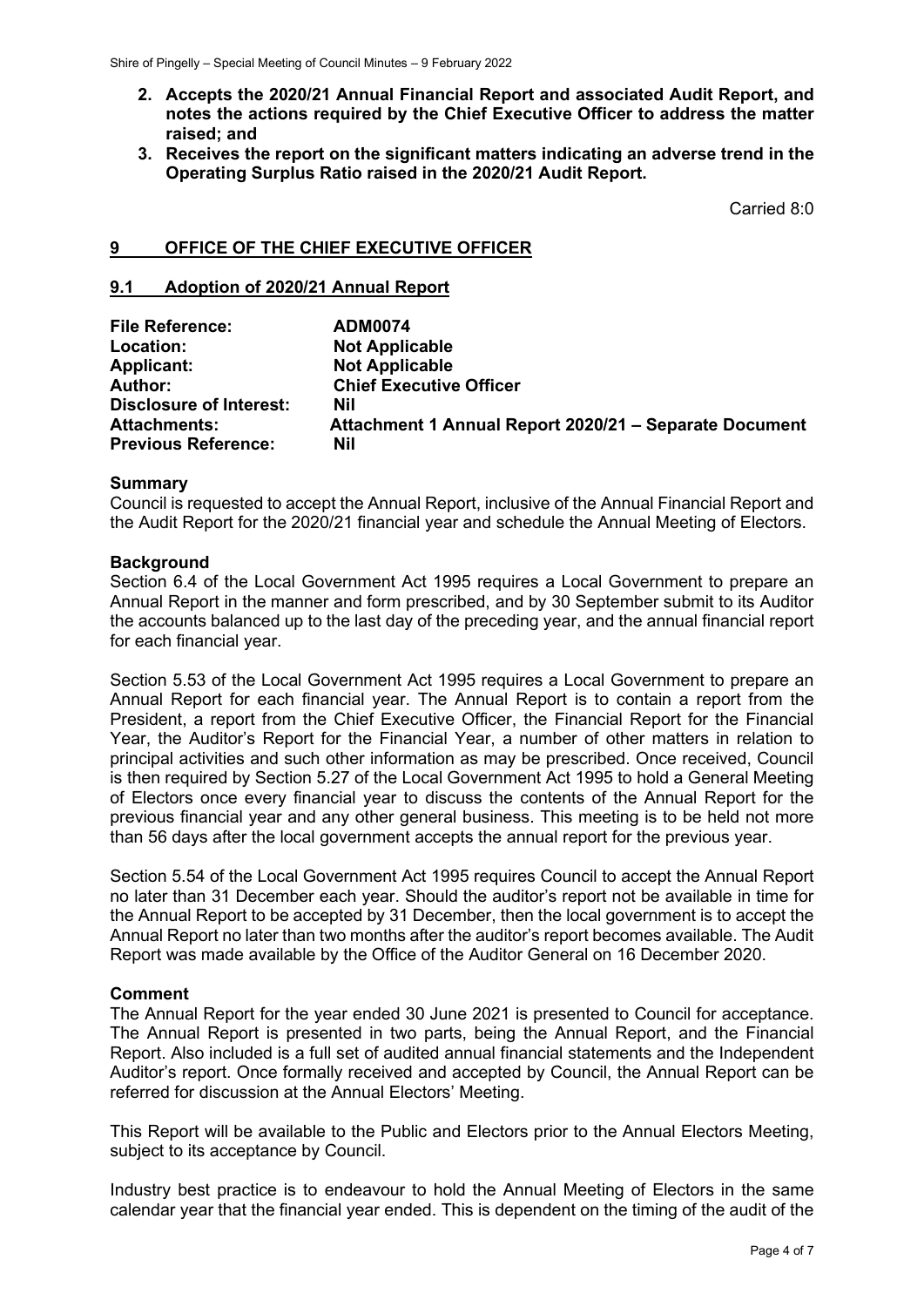Shire's financial statements and the receipt of the audit statement. The acceptance of the Annual Report will trigger the timeline for the Annual Meeting of Electors, necessitating it to be held by Wednesday 6 April 2022. It is proposed to hold the Annual Meeting of Electors for 2020/21 at 5.30 pm on Wednesday 16 February 2022.

#### **Consultation**

The availability of the Annual Report is advertised.

#### **Statutory Environment**

Part 5 Division 5 of the Local Government Act 1995 (the Act) specifies the legislative requirements for preparation and acceptance of the Annual Report.

Section 5.53(1) of the Act requires a local government to prepare an annual report for each financial year.

Section 5.53(2) specifies the content of the Annual Report, including a report from the Shire President, a report from the Chief Executive Officer, an overview of the plan for the future, the financial reports for the year under review, the auditor's report, and specified information including that relating to employees, disability services, and complaints.

Section 5.54(1) specifies that the Annual Report is to be accepted by Absolute Majority decision.

Section 5.55 notes that the Chief Executive Officer is to give local public notice of the availability of the annual report as soon as practicable after the report has been accepted by the local government.

Section 5.27 of the Local Government Act 1995 and Part 3 of the Local Government (Administration) Regulations 1996 specify the legislative requirements for annual meeting of electors, including when a meeting is to be held, the matters to be discussed (Annual Report and other General Business), who may vote and how, and the procedure at the meeting.

#### **Policy Implications** Nil

#### **Financial Implications** Nil

#### **Strategic Implications**

| Goal 5         | Innovation Leadership and Governance                                                      |  |  |  |  |
|----------------|-------------------------------------------------------------------------------------------|--|--|--|--|
| Outcome 5.8    | A strong corporate governance framework is maintained                                     |  |  |  |  |
| Strategy 5.8.2 | Ensure compliance with legislative requirements and excellence in<br>business performance |  |  |  |  |

#### **Risk Implications**

| <b>Risk</b>                                   | The key risk is in relation to the annual report<br>legislative process not being adhered to, including<br>sufficient public notice being given. |
|-----------------------------------------------|--------------------------------------------------------------------------------------------------------------------------------------------------|
| Risk Rating (Prior to Treatment or Control)   | Medium (6)                                                                                                                                       |
| <b>Principal Risk Theme</b>                   | Compliance                                                                                                                                       |
| Risk Action Plan (Controls or Treatment   Nil |                                                                                                                                                  |
| Proposed)                                     |                                                                                                                                                  |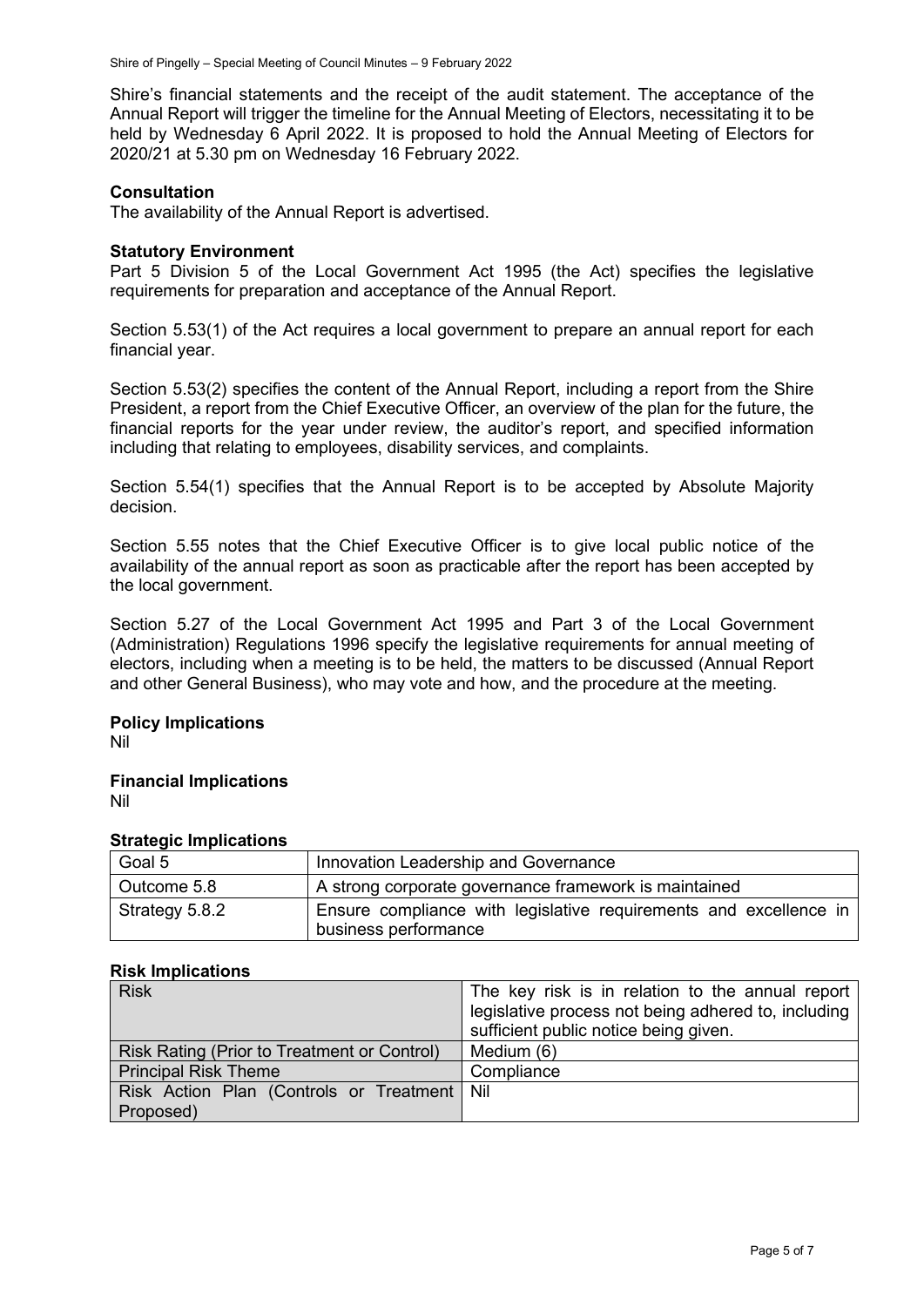Shire of Pingelly – Special Meeting of Council Minutes – 9 February 2022

| <b>Consequence</b>    |   | Insignificant | <b>Minor</b>     | <b>Moderate</b>  | <b>Major</b>     | <b>Catastrophic</b> |
|-----------------------|---|---------------|------------------|------------------|------------------|---------------------|
| Likelihood            |   |               |                  |                  |                  |                     |
| <b>Almost Certain</b> | 5 | Medium (5)    | <b>High (10)</b> | <b>High (15)</b> | Extreme (20)     | Extreme (25)        |
| Likely                |   | Low $(4)$     | Medium (8)       | <b>High (12)</b> | <b>High (16)</b> | Extreme (20)        |
| Possible              | 3 | Low $(3)$     | Medium (6)       | Medium (9)       | <b>High (12)</b> | <b>High (15)</b>    |
| Unlikely              | っ | Low $(2)$     | Low $(4)$        | Medium (6)       | Medium (8)       | <b>High (10)</b>    |
| Rare                  |   | Uow(1)        | Low $(2)$        | Low(3)           | Low $(4)$        | Medium (5)          |

#### **Risk Matrix**

#### **Voting Requirements**

Absolute Majority

**13100 Moved: Cr Narducci Seconded: Cr McBurney**

#### **Recommendation and Council Decision:**

**That Council:** 

- **1. Adopt the Shire of Pingelly Annual Report for the Financial Year ended 30 June 2021, inclusive of the Annual Financial Report and Audit Report; and**
- **2. Approves the Annual Meeting of Electors to be held at 5.30 pm on Wednesday 16 February 2022.**

Carried 8:0